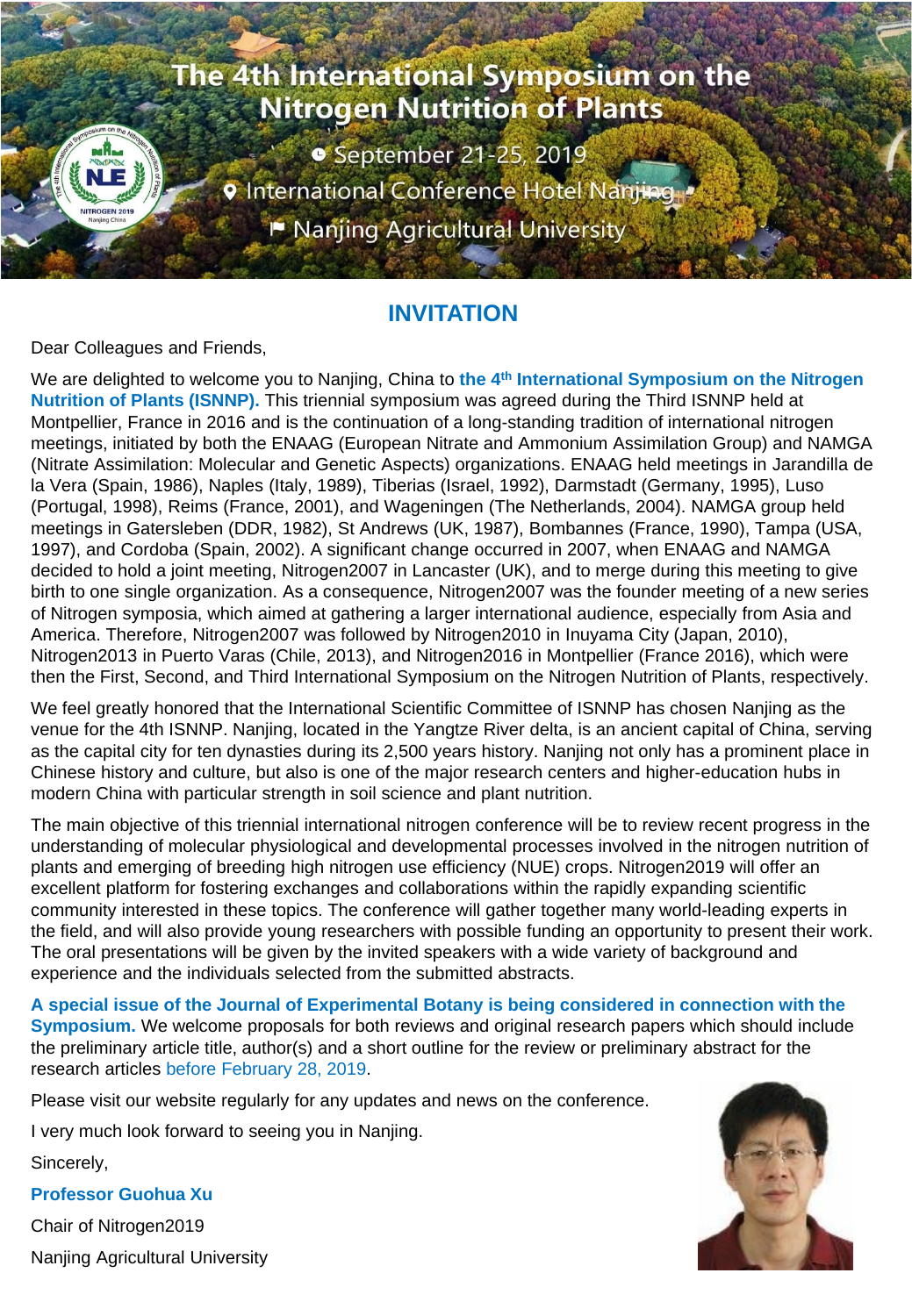

**nitrogen2019.bagevent.com** 

### **Topics:**

- **1) Nitrogen Transport**
- **2) Nitrogen Metabolism**
- **3) Nitrogen Sensing and Signaling Networks**
- **4) Nitrogen Interaction with Other Nutrients**
- **5) Nitrogen in Plant-Microbiota Association**
- **6) Nitrogen Use Efficiency from Cell to Field**

# **The Nitrogen2019 General Information**

#### **Time**: **September 21 ~ 25, 2019**

**Location**: International Conference Hotel Nanjing,

No.2 Sifang City, Zhongshanling, Nanjing

**Contact**: Local Organization Committee,

Nanjing Agricultural University, Nanjing, China

**Email:** [nitrogen2019@njau.edu.cn](mailto:nitrogen2019@njau.edu.cn) **Tel:** + 86-025-84396003

**Website: http://nitrogen2019.bagevent.com** 

### **Important Dates:**

Abstract submission and registration open: **December 1, 2018**

Deadline for abstract submission: **June 30, 2019**

Registration payment and hotel reservation open: **December 1, 2018**

### **Registration Fee:**

|                    | <b>Early-Bird Registration</b><br>(Until April 30, 2019) | <b>Regular Registration</b><br>(May 1-June 30, 2019) | <b>Late Registration</b><br>(From July 1, 2019) |
|--------------------|----------------------------------------------------------|------------------------------------------------------|-------------------------------------------------|
| <b>Participant</b> | 3000 RMB                                                 | 3500 RMB                                             | 3800 RMB                                        |
| <b>Student</b>     | 2500 RMB                                                 | 2800 RMB                                             | 3000 RMB                                        |

The registration fee includes the Welcome Reception, Participation in the 5-day conference program, conference materials, Lunches and Dinners, Coffee breaks and refreshments.